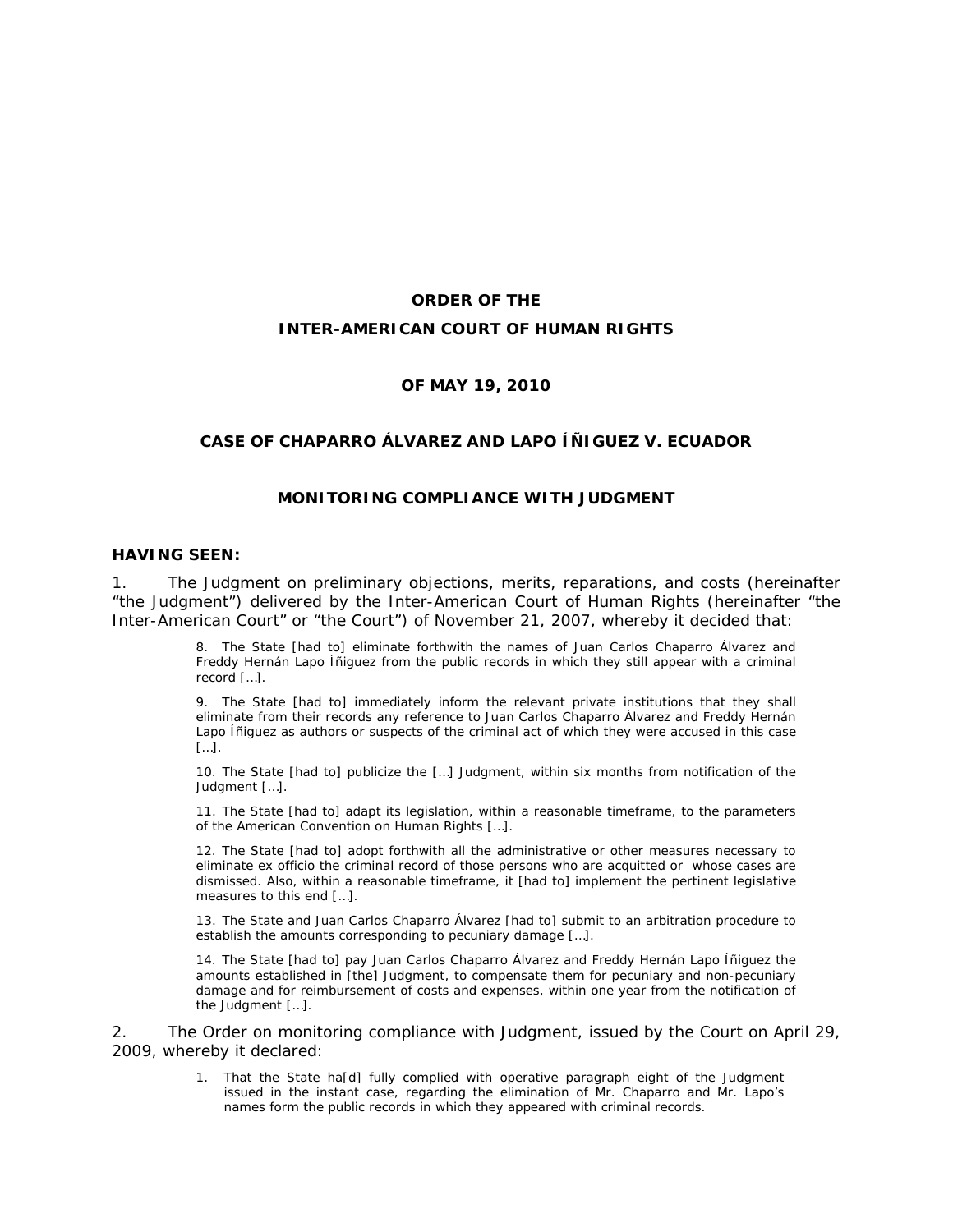2. That the State ha[d] taken the following concrete actions, which implie[d] partial compliance with the corresponding operative paragraphs:

- a) communicated to the Association of Private Banks and the Superintendence of Banks that they [had to] eliminate from their records all reference to Mr. Chaparro and Mr. Lapo as authors or suspects of the criminal act of which they were accused in this case *(operative paragraph nine of the Judgment)*;
- b) published the parts pertinent to the Judgment in the Official Registry and the newspaper "El Telégrafo", and also published the specific information contained in paragraph 263 of the Judgment in the newspapers "El Telégrafo" and "El Universo" *(operative paragraph ten of the Judgment)*;
- c) adapted its internal legislation which regulates the writ of habeas corpus to the American Convention, and exhorted the National Council on Narcotic and Psychotropic Substances to reform their internal regulations *(operative paragraph eleven of the Judgment),* and
- d) paid the total amounts awarded in the Judgment to Mr. Lapo, as well as the majority of the compensations awarded to Mr. Chaparro *(operative paragraph fourteen of the Judgment)*.
- 3. That the following obligations [were] pending compliance:
	- a) inform the other private institutions indicated by the victims that they must eliminate from their records all reference to Mr. Chaparro and Mr. Lapo as authors or suspects of the criminal act of which they were accused of in this case *(operative paragraph nine of the Judgment)*;
	- b) disseminate the Judgment by radio and television *(operative paragraph ten of the Judgment)*;
	- c) adapt its internal legislation so that charges [would] cease to be made for the deposit and handling of the assets seized from individuals who ha[d] not been convicted by final judgment *(operative paragraph eleven of the Judgment)*;
	- d) adopt forthwith all the administrative or other measures necessary to eliminate *ex officio* the criminal records of those persons acquitted or whose cases are definitely dismissed *(operative paragraph twelve of the Judgment)*;
	- e) submit to an arbitration procedure to establish the amounts corresponding to pecuniary damage for Mr. Chaparro *(operative paragraph thirteen of the Judgment)*, and
	- f) pay Mr. Chaparro the late bank interest in Ecuador indicated in paragraph 245 of the Judgment *(operative paragraph fourteen of the Judgment).*
- 4. That it w[ould] maintain open the instant monitoring procedure until the obligations indicated in the declaration paragraphs above are fully complied.

3. The brief of August 4, 2009, and annexes, whereby the Republic of Ecuador (hereinafter "Ecuador" or "the State") referred to compliance with the Judgment.

4. The briefs of July 7 and November 13, 2009, whereby the victim's representatives (hereinafter "the representatives") submitted their observations to the information presented by the State.

5. The brief of September 22, 2009, whereby the Inter-American Commission on Human Rights (hereinafter "the Inter-American Commission" or "the Commission") submitted its observations on the information presented by the State.

6. The note of November 17, 2009, of the Secretariat of the Court (hereinafter "the Secretariat"), whereby it requested the representatives to confirm as soon as possible "whether they still represent[ed] Mr. Lapo," and if so, to submit "updated information on compliance with the Judgment with regards to him," given that in their last communication (*supra* Having Seen 4) they only referred to compliance with the Judgment in relation to Mr. Chaparro Álvarez. The representatives did not respond to this requirement, therefore, through the note of March 9, 2010, following the President's instructions, the Secretariat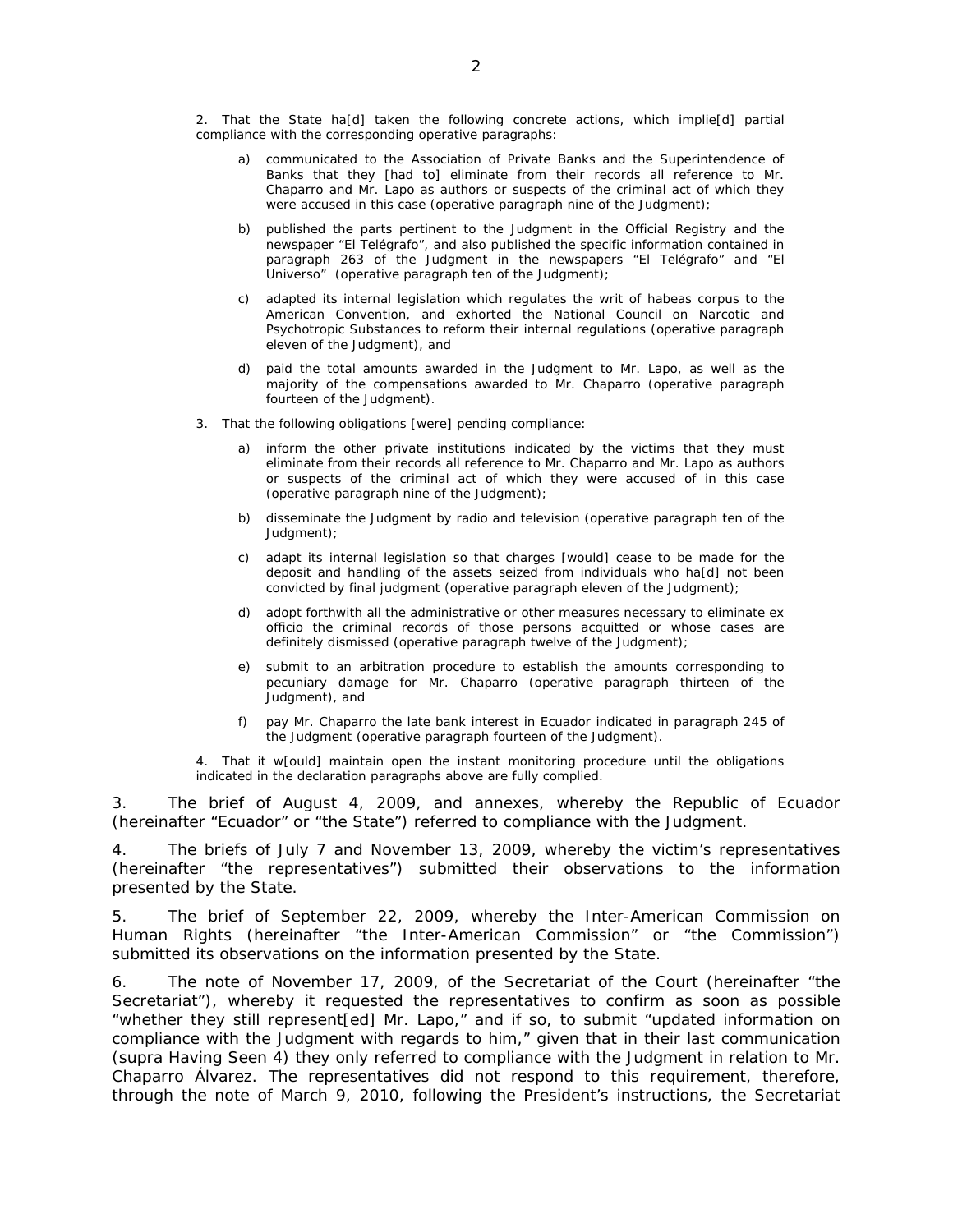informed the parties that it understood that the representatives exercised representation of Mr. Chaparro Álvarez only, unless otherwise indicated.

7. The Secretariat's note of November 17, 2009, whereby, following the President's instructions, it requested the State to submit, as of January 28, 2010, at the latest, a new report on the advances regarding compliance with the Judgment.

8. The communication of February 3, 2010, whereby the State requested an extension for the presentation of its report.

9. The Secretariat's note of February 8, 2010, whereby it granted the extension requested by the State until March 8, 2010. However, this term elapsed and the report was not submitted to the Court.

10. The communication of March 2, 2010, whereby Mr. Lapo Íñiguez referred to compliance with the Judgment in relation to himself.

11. The communication of May 17, 2010, whereby Mr. Chaparro Álvarez submitted his observations on compliance with operative paragraph thirteen of the Judgment.

## **CONSIDERING THAT:**

 $\overline{a}$ 

1. It is an inherent power of the judicial functions of the Court to monitor compliance with its decisions.

2. Ecuador has been a State Party to the American Convention on Human Rights (hereinafter, the "Convention" or the "American Convention") since December 28, 1977, and that it recognized the Court's obligatory jurisdiction on July 24, 1984.

3. Article 68(1) of the American Convention stipulates that ""[t]he States Parties to the Convention undertake to comply with the judgment of the Court in any case to which they are parties." For such purposes, States are required to ensure the implementation of the Court's rulings at the domestic level.<sup>1</sup>

4. Article 67 of the American Convention, which stipulates that the judgment of the Court shall be final and shall not be subject to appeal, such judgments shall be fully and promptly complied with by the State.

5. The obligation to comply with the rulings of the Court corresponds to a basic principle of law on the international responsibility of the State, supported by international jurisprudence, according to which the States must comply with their international conventional obligations in good faith *(pacta sunt servanda)* and, as previously held by the Court and pursuant to Article 27 of the Vienna Convention on the Law of Treaties of 1969, States cannot, for domestic order reasons, avoid the international responsibility which has already been established.<sup>2</sup> The conventional obligations of the States Parties are binding on

<sup>1</sup> *Cf. Case of Baena Ricardo et al v. Panama*. *Competence.* Judgment of November 28, 2003. Series C No. 104, para. 131; *Case of the Saramaka people v. Suriname. Monitoring Compliance with Judgment.* Order of the President of the Court of April 20, 2010, Considering three, and *Case of Heliodoro Portugal v. Panama. Monitoring Compliance with Judgment.* Order of the President of the Court of April 20, 2010, Considering three.

<sup>2</sup> *Cf. International Responsibility for the Promulgation and Enforcement of Laws in Violation of the Convention* (Arts. 1 and 2 American Convention on Human Rights). Advisory Opinion OC-14/94 of December 9, 1994. Series A No. 14, para. 35; *Case of the Saramaka People v. Suriname*, *supra* note 1, considering five, and *Case of Heliodoro Portugal v. Panama*, *supra* note 1, considering four*.*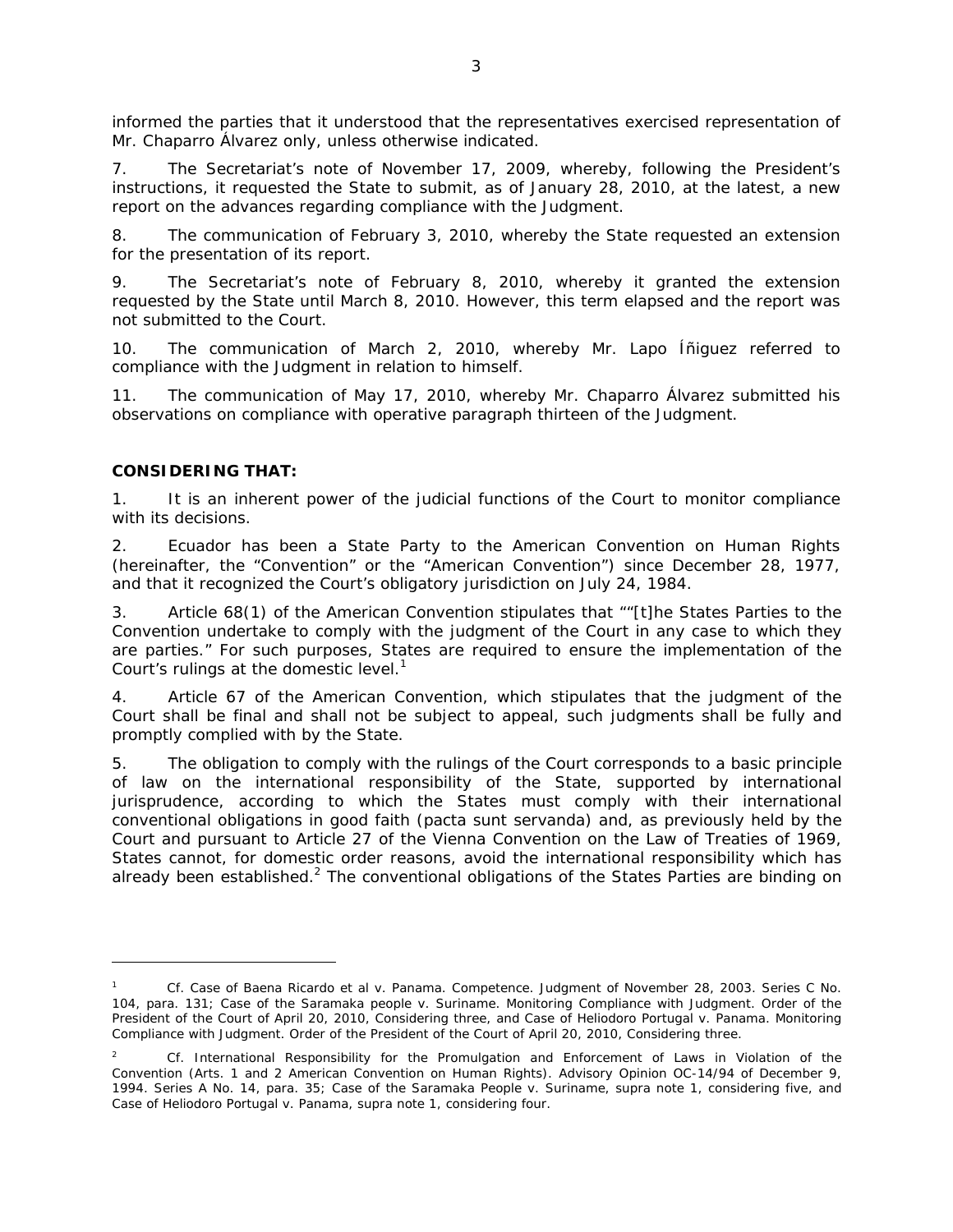all powers and organs of the State. $3$ 

 $\overline{a}$ 

6. The States Parties to the Convention must guarantee compliance with the conventional provisions and their effects (*effet utile*) within their respective domestic legal systems. This principle applies not only in relation to the substantive provisions of human rights treaties (meaning those that contain provisions on protected human rights), but also in relation to procedural rules such as those concerning compliance with the Court's decisions. These obligations must be interpreted and applied so that the protected guarantee is truly practical and effective, taking into consideration the special nature of human rights treaties.<sup>4</sup>

> \* \* \*

7. Regarding the State's duty to immediately inform the relevant private institutions that they must eliminate from their records all reference to Mr. Chaparro and Mr. Lapo as authors or suspects of the criminal act of which they were accused in this case *(operative paragraph nine of the Judgment)*, the State reported that "in addition to informing the Association of Private Banks and the Banks Superintendence, […] the victim's representatives […] sent an e-mail requesting the State to submit communications to the following institutions: Banco de Guayaquil, Banco del Pichincha, Banco del Pacífico, Basf Ecuatoriana S.A., communications that were sent [by the State] on April 15, 2009." It highlighted that "[i]n the text of the communications it expressed that [the victims] were dismiss[ed] of all charges, and that the State of Ecuador was punished for infringing their rights during the process, as established by the Court's [J]udgment." Likewise, it reported that in conformity with the representatives' requests, they also sent similar communications to the embassies of Chile and the United States in Guayaquil on April 24, 2009. It therefore indicated that it considered that the instant reparation measure "has been fully complie[d] with."

8. The representatives indicated, in reference to the records of private institutions, that "new communications had to be coordinated, as Mr. Chaparro Álvarez had an inconvenience at a banking institution, as he was informed over the phone that they could not make any transaction on his behalf since he was registered in a database of individuals related to drug trafficking activities." On the other hand, Mr. Lapo Íñiguez did not refer to compliance with this reparation.

9. The Commission took cognizance of the information presented by the State and the supporting documentation. However, it observed that "from the content of the communications it does not derive that the State has adopted the necessary measures to comply with the duty of eliminating the victims' names from the records of the aforementioned institutions," therefore it indicated that "it awaits the representatives' information regarding the effectiveness of the steps taken by the State and their satisfaction with those steps, to issue an opinion in that regard."

10. The Court values the communications made by the State, and observes that these communications were effectively sent to the private institutions indicated by Mr. Chaparro's

<sup>3</sup> *Cf. Case of Castillo Petruzzi et al. v. Peru. Monitoring Compliance with Judgment.* Order of the Court of November 17, 1999. Series C No. 59, considering three; *Case of the Saramaka People v. Suriname*, *supra* note 1, considering five, and *Case of Heliodoro Portugal v. Panama*, *supra* note 1, considering four.

<sup>4</sup> *Cf. Case of Ivcher Bronstein v. Peru. Competence.* Judgment of September 24, 1999. Series C No. 54, para. 37; *Case of the Saramaka People v. Suriname*, *supra* note 1, considering six, and *Case of Heliodoro Portugal v. Panama*, *supra* note 1, considering five.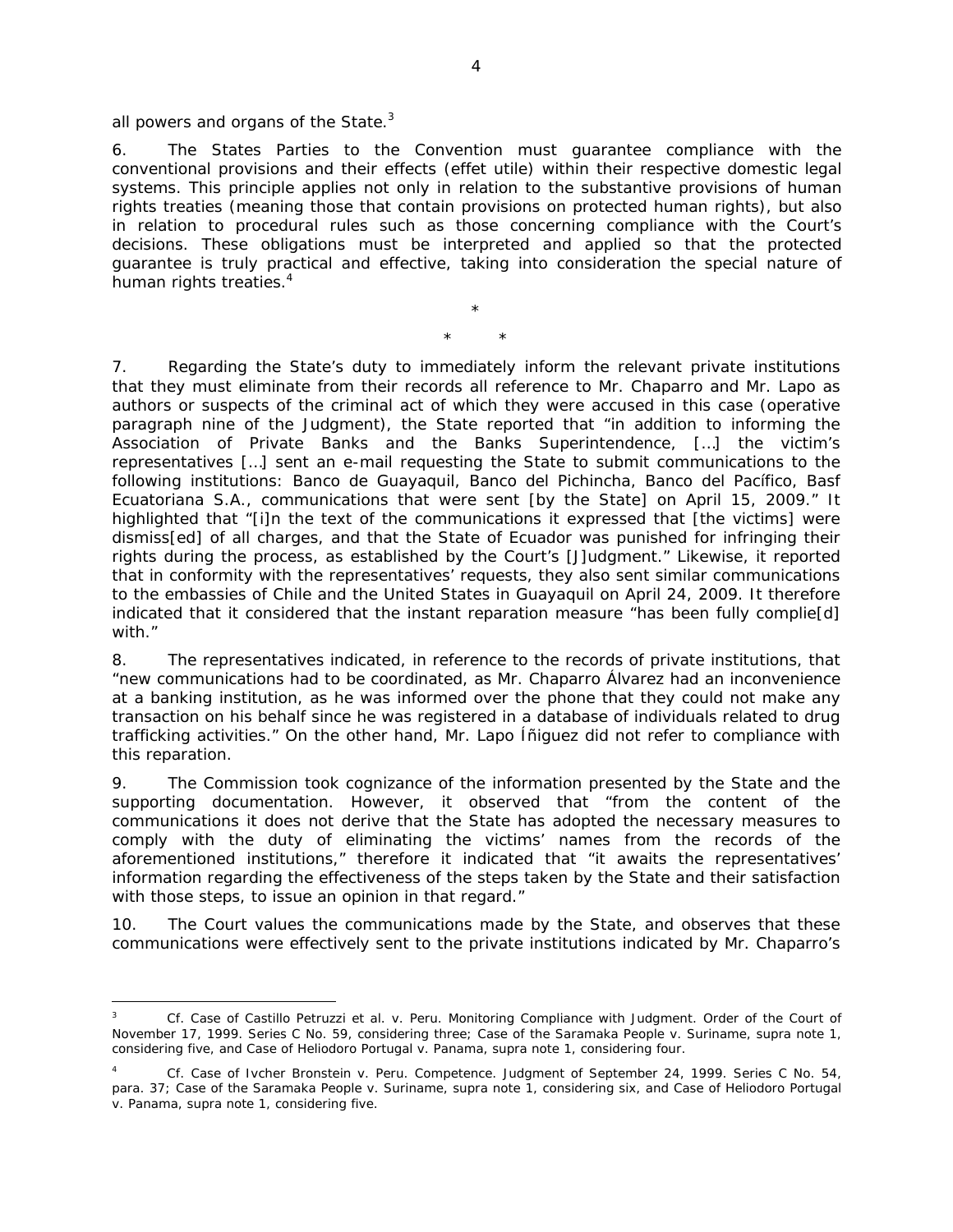representatives, as evidenced in the annexes to the report submitted by the State.<sup>5</sup> Likewise, it confirms that the text of these communications complies with the content requirements indicated in paragraph 260 of the Judgment.<sup>6</sup> It notes that compliance with the instant obligation also required informing the private institutions indicated by Mr. Lapo, but observed that in his communication to the Court (*supra* Having Seen 10) Mr. Lapo did not express inconformity with any of the measures adopted by the State in this regard until now.

11. The Court takes cognizance of the observations presented by Mr. Chaparro's representatives; however, it notes that these statements lack supporting documentation. On the other hand, the Court calls to mind that the instant obligation consisted of "informing" the pertinent private institutions that they had to eliminate from their records all reference to Mr. Chaparro and Mr. Lapo as authors or suspects of the criminal act of which they were accused in this case.<sup>7</sup> Unlike the similar obligation in relation to public records, where it was ordered to "eliminate" any reference to criminal records for Mr. Chaparro and Mr. Lapo, the State's responsibility with regards to compliance with the instant obligation was limited to performing the corresponding communications, according to the parameters established by the Court in its Judgment. Based on the foregoing, the Court considers that the State has fully complied with operative paragraph nine of the Judgment.

> \* \* \*

12. Regarding the dissemination of the Judgment by radio and television *(operative paragraph ten of the Judgment)*, the State reported that "it created two important products to comply with this obligation": i) the national broadcast of public apology of December 10, 2009, mentioned in the previous Court Order on monitoring compliance with judgment in the instant case; and ii) the documentary "The Right to Memory," of which it attached a copy,<sup>8</sup> in which Mr. Juan Carlos Chaparro and his representatives participated. It indicated that the national broadcast was done at the primetime of television, 20:30, and it "could have been seen by a maximum of 1250000 people." With regards to the documentary, it indicated that "it ha[d been] disseminated in three forums organized during the week of December 10 [2008] in Quito, Guayaquil, and Cuenca, and [in 2009 it had been] disseminated in the Zero Latitude Festival on July 12, 13, and 17, 2009, in the cities of Guayaquil, Quito, and Cuenca." In addition, it reported that the documentary will be broadcast by "Ecuador TV." It considered that this last broadcast complied with the obligation of dissemination by television, "while dissemination by radio remains pending."

13. The representatives subsequently added that they ha[d] agreed with the State "to perform the dissemination of the [J]udgment by radio and television through a press conference convened and communicated with due anticipation, in which the victims' representatives and a top level authority of the Ministry of Justice and Human Rights would participate."

14. With regards to himself, Mr. Lapo indicated that the State had complied with the "[d]issemination of the radio and television broadcast of the apology."

 $\overline{a}$ 5 *Cf.* Communication of March 16, 2009, by Mr. Chaparro Álvarez's representative to the State, indicating the institutions to be notified by the State (file on monitoring compliance with judgment, Volume II, folio 441).

<sup>6</sup> *Cf. Case of Chaparro Álvarez and Lapo Íñiguez v. Ecuador*. *Preliminary Objections, Merits, Reparations, and Costs.* Judgment of November 21, 2007. Series C No. 170, para. 260.

<sup>7</sup> *Cf. Case of Chaparro Álvarez and Lapo Íñiguez v. Ecuador*, *supra* note 6, para. 260.

<sup>8</sup> Documentary "El Derecho a la Memoria" (The Right to Memory), (file on monitoring compliance with judgment, Volume II, folio 450).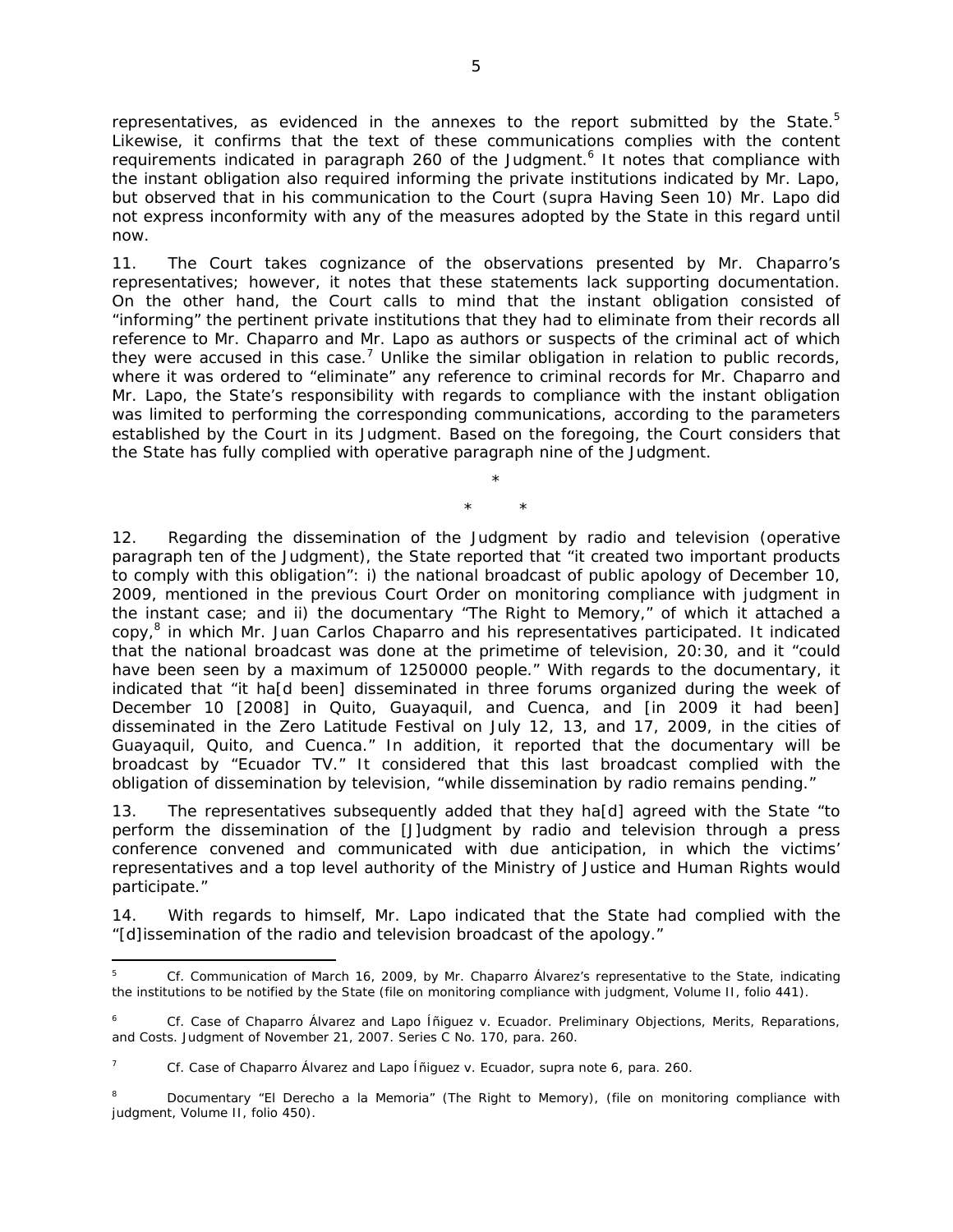15. The Commission did not submit observations regarding compliance with this obligation.

16. The Court recognizes the steps taken by the State to disseminate the Judgment by television. In addition, it notes that based on the information presented and in conformity with that indicated in paragraph 264 of the Judgment, the representatives and/or the victims have participated in the planning or development of the activities or instruments for the dissemination of the Judgment by radio and television. Therefore, the Court considers that the State has partially complied with the obligation to disseminate the judgment by television, through the national broadcast of apology and the documentary "The Right to Memory." Based on that indicated by the State, the Court awaits detailed information on the broadcast of the latter by "Ecuador TV," (*supra* Considering 12).

17. Additionally, based on the information provided by the parties, the obligation to disseminate the Judgment by radio is still pending compliance. Therefore, the Court requests the State, within the term indicated in the operative section of the instant Order, to submit detailed and complete information on compliance with this obligation, and specifically requests the State to refer to the activities mentioned by the representatives regarding dissemination by radio (*supra* Considering 13).

> \* \* \*

18. With regards to the obligation to adapt its internal legislation so that charges would cease to be made for the deposit and handling of the assets seized from individuals who had not been convicted by final judgment *(operative paragraph eleven of the Judgment)*, the State reported that the Management Board of the National Council on Narcotic Drugs and Psychotropic Substances (hereinafter "CONSEP") issued Resolution No. 2008 006 CD on June 4, 2008, published in Official Record 380 of July 15, 2008, whereby it modified the CONSEP's internal regulations, thus satisfying this obligation. This resolution set forth the following:

> Art. 1.- Substitute Art. 31 of the Rules on the Deposit of Assets Seized or Confiscated and delivered to CONSEP:

> "Art. 31.- To return the assets referred to in the previous section, Article 80.1 of the Rules on the Application of the Narcotic Drugs and Psychotropic Substances Act shall be followed, issued by the President of the Republic through Executive Decree Nº 985 of March 27, 2008, published in Official Record Nº 312 of April 9, 2008.

> The accused individuals who were provisionally or definitely dismissed or acquitted, prior to the issue of this resolution, are not obligated to pay the warehouse, deposit, reimbursements or fees of the custodians, depositaries – managers or supervisors in which the institution incurred, as long as the return of their assets by CONSEP is still pending when this resolution becomes effective.

> Individuals not accused, owners of the assets seized or confiscated delivered to CONSEP as a deposit for their assets to be restored, are not obligated to pay the warehouse, deposit, reimbursements or fees of the custodians, depositaries – managers or supervisors incurred by CONSEP for management, deposit or custody of these assets.

> The obligations obtained by the owner of the assets, pending payment prior to their seizure or confiscation, and covered by CONSEP, shall be paid by the owner of those assets prior to their return.

> The return of the assets, ordered by the Judge, will become effective by signing the Act of Delivery-Receipt between the CONSEP depositary and the owner of the assets."

> Art. 2.- Add the following after Art. 31 of the Rules on the Deposit of Assets Seized or Confiscated and delivered to CONSEP:

> "Art. 31.1.- The costs and expenses incurred by CONSEP in the withholding, seizing, deposit, management or custody of the assets returned, in the application of Executive Decree N°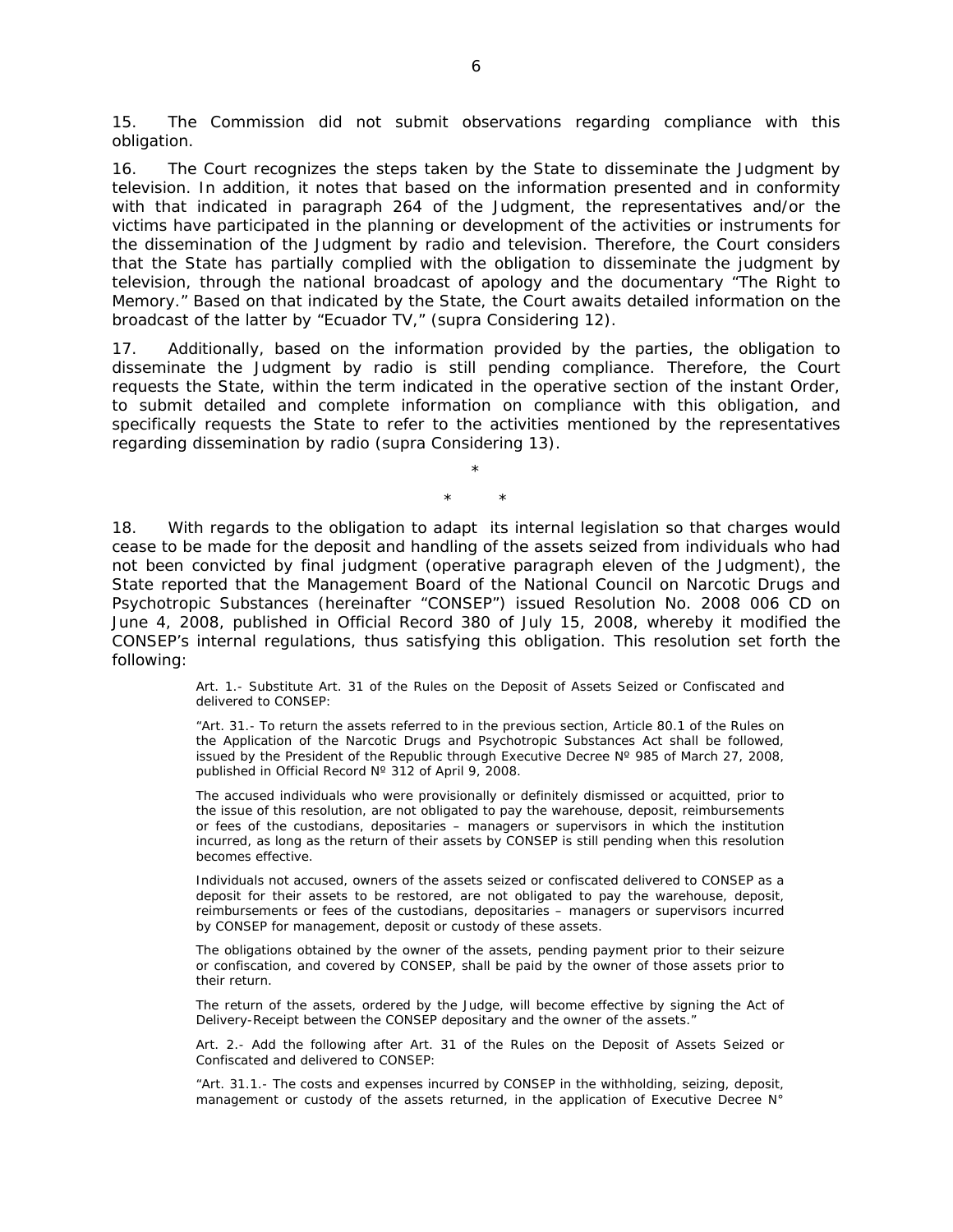985 of March 27, 2008, published in Official Record N° 312 of April 9, 2008, as well as the assets of persons not accused, will be assumed by the State, and their financing will be contemplated in the budget of the National Council on Narcotic Drugs and Psychotropic Substances (CONSEP), in conformity with the provisions of Art. 9, subsection 1 of the Law on Narcotic Drugs and Psychotropic Substances."

Art. 3.- Annul the Substitution Rules on the collection of deposit, custody, and management of assets and liquid assets seized and confiscated delivered to CONSEP, due to violations to Law 108, approved by the Management Board of CONSEP through Resolution N° 013 CD CCC of June 17, 2004, published in the Official Record Nº 376 of July 13, 2004; section 3.10 of Art. 47 of the Organic Rules for Processes of the National Council on Narcotic Drugs and Psychotropic Substances, CONSEP; Resolution Nº 2008 004 CD, published in Official Record N° 330 of May 6, 2008; and any other resolution that opposes this one.

19. Mr. Chaparro's representatives expressed their conformity with the amendments adopted by the CONSEP, included in the report by the State of Ecuador. Mr. Lapo Íñiguez did not refer to compliance with this reparation.

20. The Commission observed that although it does not have a copy of the State's resolution, "it takes cognizance of that indicated [by Ecuador] and, unless information to the contrary is presented by the victims' representatives or there are errors in the quoted resolution, it observes that the State has complied with this reparation."

21. The Court calls to mind that in the Order of April 29, 2009, it declared that the State had partially complied with this obligation, to the extent that it had modified the Rules on the Application of the Law on Narcotic Drugs and Psychotropic substances, so that no charges would be made for the deposit and handling of the assets seized from individuals who have not been convicted by final judgment, but that the CONSEP's internal regulations contrary to said modification remained in effect.

22. Based on the information provided, the Court observes that the CONSEP's internal regulations were in effect modified, in conformity with that ordered by the Court in its Judgment. Therefore, in view of the foregoing, it declares that the State has fully complied with this obligation.

> \* \* \*

23. Regarding the duty to adopt forthwith all legislative, administrative or other measures necessary to eliminate ex officio the criminal records of individuals acquitted or whose cases are definitely dismissed (*operative paragraph twelve of the Judgment*), the State reported that it had performed various regulatory and institutional amendments aimed at protecting individuals' rights. It indicated that "the Ministry of Justice and Human Rights [...] is conducting a comprehensive reform project on criminal regulations (Criminal Code, Criminal Procedural Code, Code of Execution of Sentences)." It explained that although this reform contemplates "maintaining records of detained individuals [...], these records will guarantee and respect human rights." In addition, this comprehensive reform will "prohibit judgment based on criminal history" and "will include a provision to eliminate ex officio the criminal records of individuals that have been definitely dismissed and acquitted of the causes of which they had been accused." Lastly, it indicated that this reform project would be presented before Congress in September 2009.

24. Mr. Chaparro's representatives observed that "they [did] not have any information on concrete actions taken by the State, therefore they could not provide information in this regard." Mr. Lapo Íñiguez did not refer to compliance with this reparation.

25. The Inter-American Commission took cognizance of the information presented by the State and expressed that it was awaiting information on advances in this regard.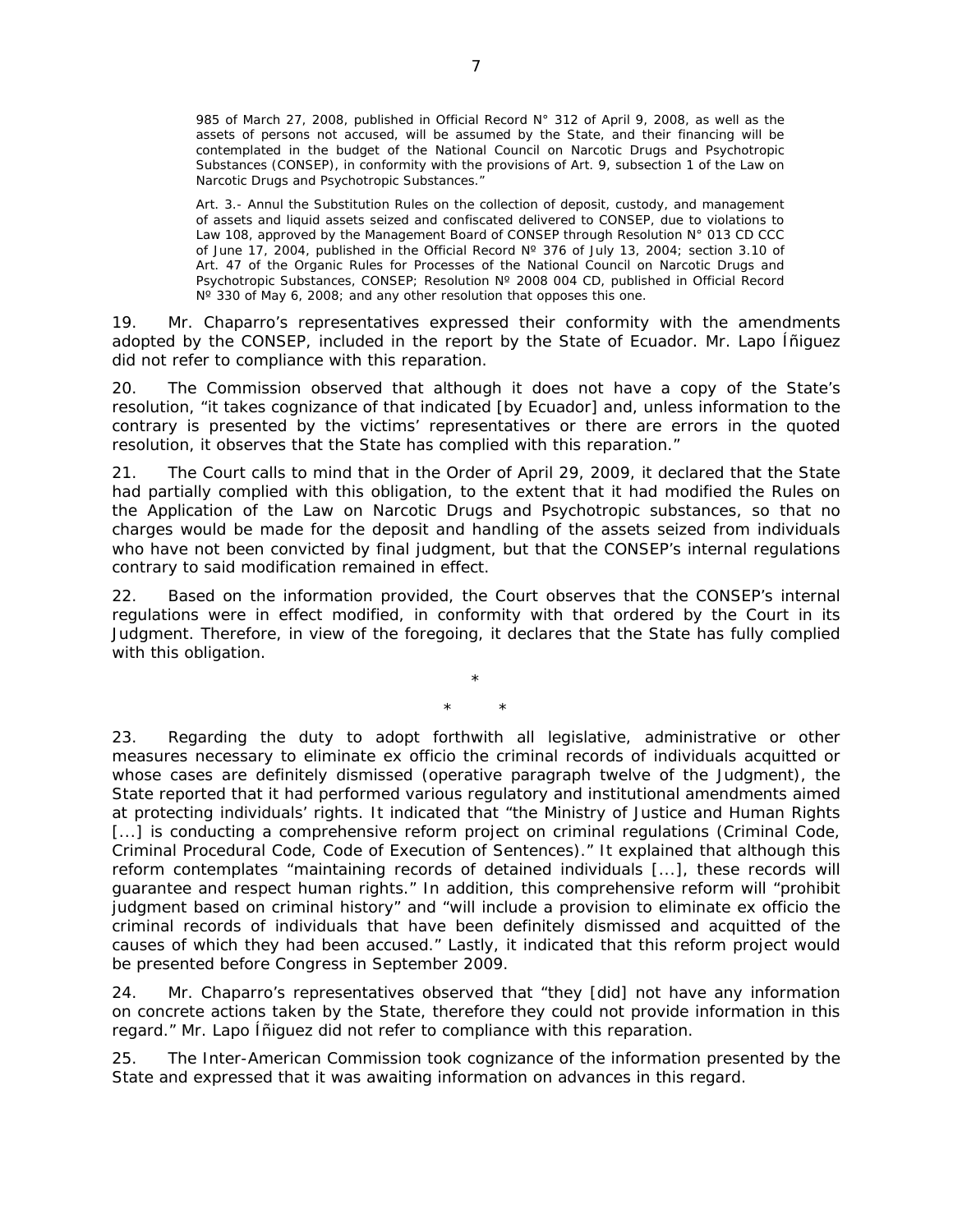26. The Court values the government's initiative to reform criminal regulations. However, it observes the lack of information on measures to eliminate ex officio the criminal records of individuals definitely dismissed or acquitted. Therefore, it declares that this reparation measure is pending compliance and consequently asks the State to report on the measures adopted in this regard, within the term indicated in the operative section of the instant Order.

> \* \* \*

27. In relation to the State and Mr. Chaparro's obligation to submit to an arbitration procedure to establish the amounts corresponding to pecuniary damage *(operative paragraph thirteen of the Judgment),* the State reported that through the Ministry of Justice and Human Rights it hired the company Acurio y Asociados on March 10, 2009, to perform the technical appraisal necessary to determine the valuation of pecuniary losses, lost wages, and intangibles generated to the detriment of Mr. Chaparro due to the seizure of Plumavit factory. It indicated that the company delivered its final report<sup>9</sup> in June 2009, after incorporating the observations of the victim's representatives and the Ministry of Justice and Human Rights, "which allow[s] [it] to begin a negotiation process." It indicated that the first negotiation meeting was set for July 16, 2009.

28. The representatives indicated that in the meeting of July 16, 2009, after accepting the reports by the independent expert witness hired by the Ministry of Justice and Human Rights, the parties agreed to pay Mr. Chaparro a compensation of US \$3.954.793 (three million nine hundred and fifty-four seven hundred and ninety-three US dollars), and for purposes of signing the corresponding agreement and subsequent payment, "the Attorney General's authorization would be requested." In addition, they mentioned that the Minister of Justice and Human Rights, through communication No. 05019 of September 17, 2009, "requested the Attorney General's authorization to reach an agreement under the terms described above."

29. Subsequently, Mr. Chaparro indicated that the Director of Human Rights of the Attorney General's Office issued communication No. 12425 of February 18, 2010, whereby it expressed "several concerns of the Attorney General's Office […] with regards to the agreement [between the parties];" but that this communication "did not constitute an official answer, but only a report." The victim indicated that based on the above, and "after more than 6 months had passed without the Attorney General's Office issu[ing] a final opinion, […] he decided not to continue with the friendly settlement procedure" and to request the creation of an arbitration court, in conformity with the provisions of the Judgment, which he communicated to the State on April 9, 2010, through a communication addressed to the Ministry of Justice and Human Rights and the Attorney General's Office. He reported that after renouncing to the friendly settlement procedure the Attorney General's Office issued a negative ruling on the signing of the agreement, "as it considered that the transaction had to be effective and categorically in favor of the interests of the State, and the mechanism selected [was] not valid to protect the interests of the State, and that the parties [had] to submit to the arbitration procedure ordered by the Court as […] it [was] the ideal mechanism." Finally, he expressed that "he [was] waiting for the State to appoint the arbitrator, which according to the Judgment corresponds to the State." The victim and the representative highlighted that the State "is [o]nce again […] delaying compliance with the Court's Judgment."

 $\overline{a}$ 

<sup>9</sup> *Cf.* Summary of activities performed during the consulting services by the company "Acurio y Asociados" (file on monitoring compliance with Judgment, Volume II, folio 451), and Communication of the Subsecretariat of Human Rights and Coordination of Public Defense of Pablo Cavallos Palomeque of July 6, 2009, (file on monitoring compliance with Judgment, Volume II, folio 453).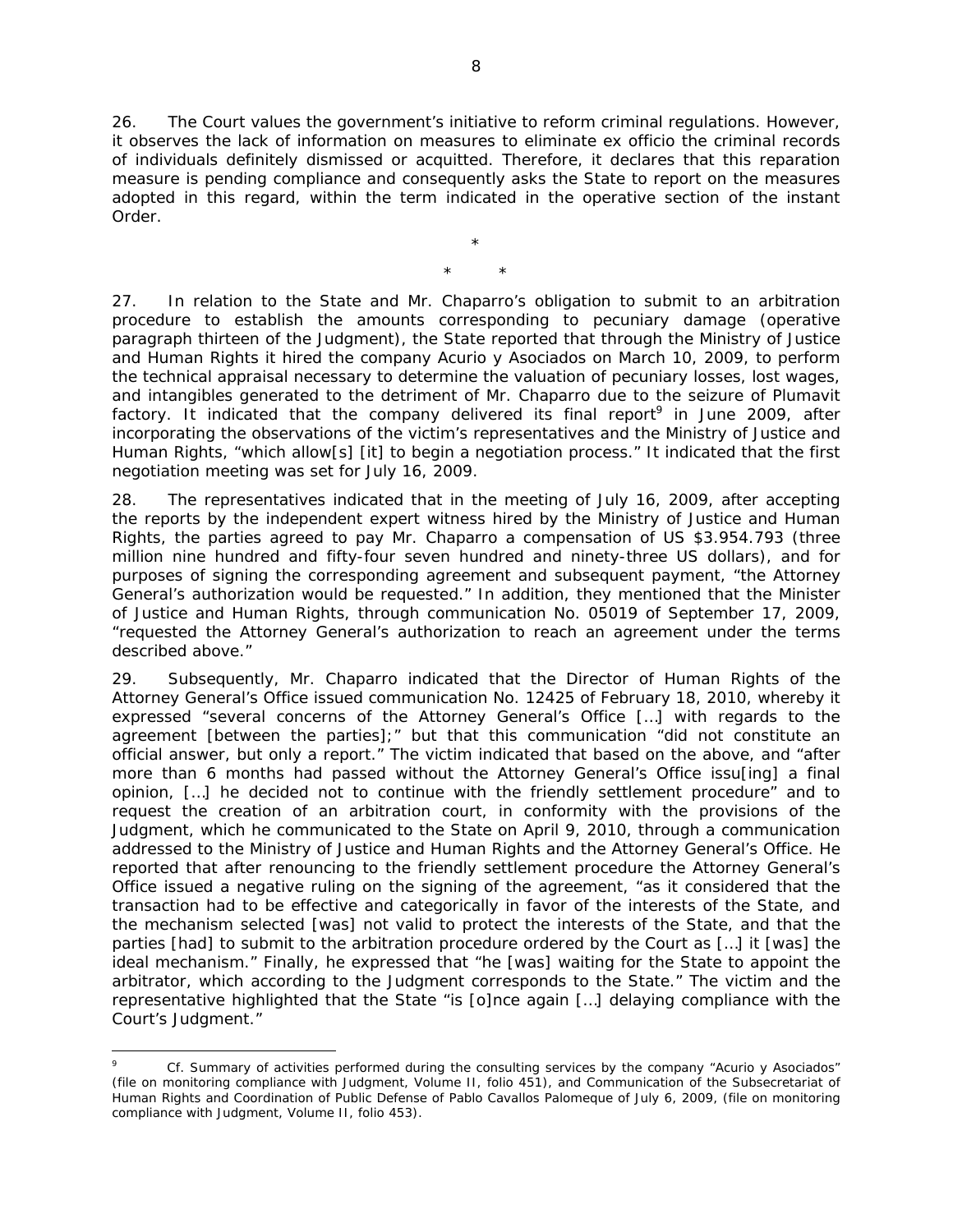30. The Commission indicated that it is waiting for the State to comply with this item of the Judgment as soon as possible and to submit the pertinent information.

31. The Court recognizes that, based on the information provided by the Parties, the State performed several steps to comply with this obligation. It observes that the parties agreed to perform an appraisal to determine the value of the losses incurred by Mr. Chaparro, based on which they agreed on a compensation amount. However, it also notes that the aforementioned agreement between the parties seems to have ended without complying with the instant obligation, and that currently both parties agree to submit the determination of the compensation owed to Mr. Chaparro to an arbitration court, in conformity with that indicated in paragraphs 232 and 233 of the Judgment. However, considering that the Court has not received information from the State in this regard, the Court requests the State to submit its observations, if any, on the information presented by Mr. Chaparro with regards to the creation of an arbitration court, within the term established in the operative section of this Order.

> \* \* \*

32. With regards to the payment to Mr. Chaparro of the late interest corresponding to the pecuniary compensation of the administration fees and CONSEP charges, indicated in paragraph 245 of the Judgment *(operative paragraph fourteen of the Judgment*), the State indicated that the Ministry of Justice and Human Rights requested the Ministry of Finance, through communication No. 2454 of May 6, 2009, to issue the corresponding budget item in order to make the payment, and that it was "waiting for this amount to be transferred in order to perform the payment."

33. The representatives observed that Mr. Chaparro "has not been paid the amounts corresponding to the late bank interest for reimbursement of the administration fees and CONSEP charges." They stated that the payment of these amounts is still in process at the Ministry of Finance.

34. The Commission expressed that, in view of the information presented by the Sate, "it await[ed] information regarding compliance with this measure as soon as possible."

35. The Court observes that the payment of late interest owed to Mr. Chaparro, in conformity with paragraph 245 of the Judgment, has not been performed. Based on the foregoing, it requests the State to report on the advances achieved to comply with this obligation within the term established in the operative section of the instant Judgment.

> \* \* \*

36. In relation to the activities for education and training for public officials *(paragraph 273 of the Judgment*), the representatives expressed that "[t]he State of Ecuador has not said anything about this point," and that "it is necessary to request the State to comply with this obligation."

37. The Court calls to mind that in the instant case it was deemed pertinent to "reiterate the measures for education and training […] already ordered in the *Case of Tibi v. Ecuador.*" This reiteration does not constitute the establishment of a new obligation, therefore the Court considers that compliance with the referred measures for education and training of public officials shall be assessed within the framework of the monitoring compliance with Judgment issued by the Court in that case, and not in relation to the instant Judgment.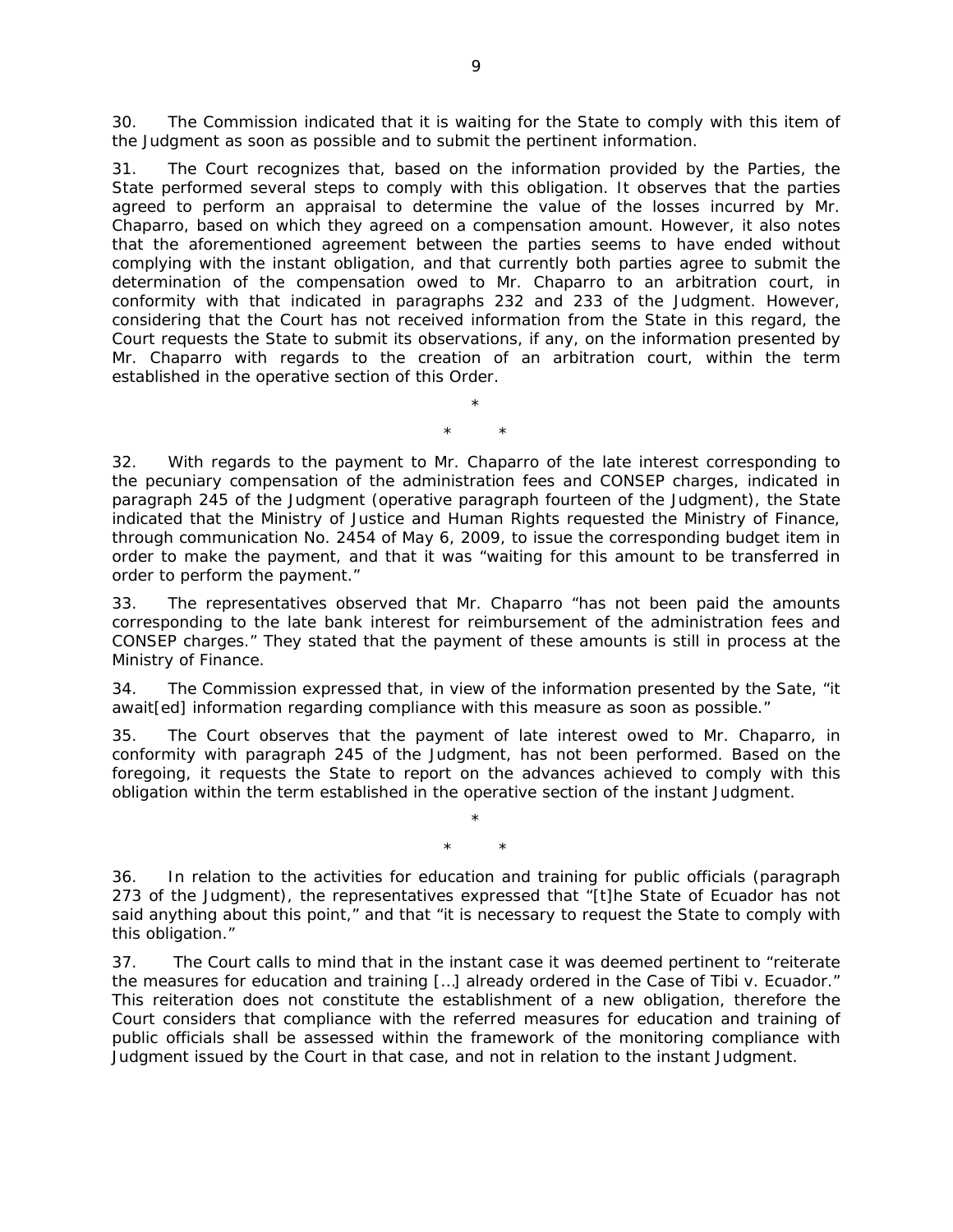\* \* \*

38. With regards to the investigation of the facts that resulted in the violations in the instant case, both the State and the representatives have submitted certain information to the Court.

39. The Court calls to mind that during the processing of the instant case, the State affirmed that it "would initiate the respective investigations into the actions of the officials who intervened in the proceeding, and that after the corresponding judicial and administrative assessment, it would determine the individual responsibilities.<sup>"10</sup> At that time the Court accepted and took cognizance of the State's affirmation.

40. In this regard, the Court considers that when it "takes cognizance" of the State's commitments offered in the international venue, it does so in the understanding that the State, in good faith, offered to make them effective independently of that ordered by the Judgment.<sup>11</sup> "Taking cognizance" of those commitments does not imply ordering the performance of the specific measure or action to which the State freely compromised. Therefore, those commitments are independent of the reparation measures ordered in the Judgment.

41. Based on the foregoing, the Court considers that the investigation of the facts of the instant case does not constitute a reparation measure ordered by the Court in its Judgment, therefore its compliance is not subject to monitoring, without detriment to the law that assists victims or their representatives to demand compliance with the commitments freely contracted by the State domestically.

> \* \* \*

42. In addition, the representatives reported that with regards to the obligation to eliminate Mr. Chaparro Álvarez and Lapo Íñiguez from the public records in which they still appear with a criminal record *(operative paragraph eight of the Judgment)*, "[t]his item of the Judgment cannot be considered complied with, as [there is] new information […] that allow[s] them to state the contrary." They indicated that "attorneys specialized in the management of INTERPOL information" have told them that said body manages a record with different categories identified by colors according to severity, and that "apparently, in the records of consulates and embassies there is still information linking Mr. Juan Carlos Chaparro Álvarez [w]ith the crime of drug trafficking, which causes great detriment." They indicated that they had requested the Ministry of Justice and Human Rights for a detailed explanation in this regard, and that they "express[ed] their full disagreement with the attitude adopted by police authorities, who had not provided complete information on the criminal records."

43. Mr. Lapo Íñiguez mentioned that regarding the proceedings to eliminate his name from the public records, "he did them in person" prior to the public hearing held in the instant case.

44. The Court advises that the measure mentioned by the representatives was declared complied with in the Order of April 29, 2009, and at that time the representatives

 $10<sup>10</sup>$ 10 *Cf. Case of Chaparro Álvarez and Lapo Íñiguez v. Ecuador*, *supra* note 6, para. 256.

<sup>11</sup> *Cf. Case of Valle Jaramillo et al. v. Colombia. Interpretation of the Judgment on Merits, Reparations, and Costs.* Judgment of July 7, 2009. Series C No. 201, para. 50.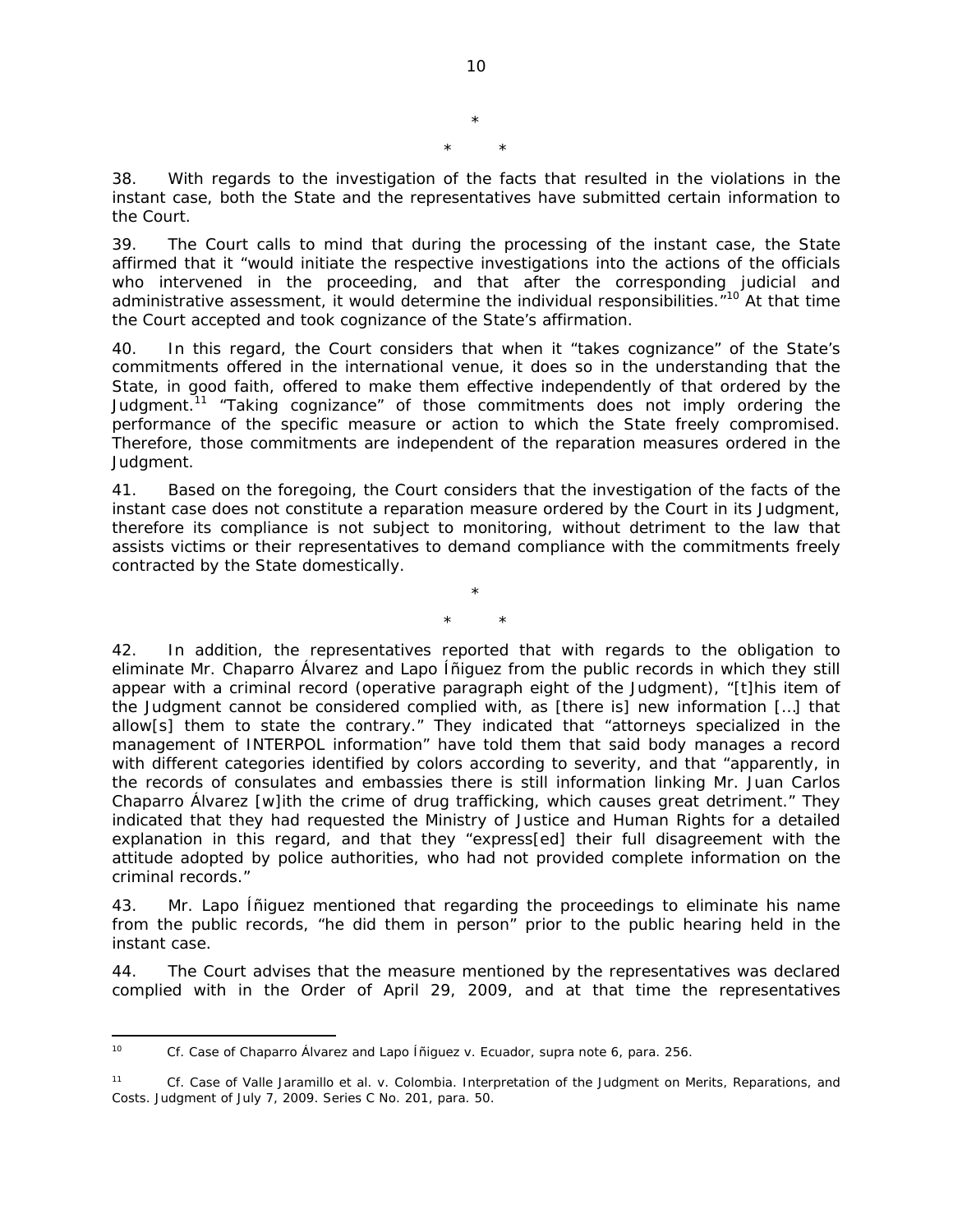"express[ed] their conformity with the steps taken by the State [in that regard].<sup>12</sup>" In addition, it observes that the representatives' assertions are not accompanied by any evidence of non-compliance by the State. Therefore, it reiterates that the State has complied with operative paragraph eight of the Judgment.

### **THEREFORE:**

## **THE INTER-AMERICAN COURT OF HUMAN RIGHTS,**

by virtue of its authority to monitor compliance with its own decisions pursuant to Articles 33, 62(1), 62(3), 65, 67, and 68(1) of the American Convention on Human Rights, and Articles 25(1) and 30 of the Statute and 31 and 69 of its Rules of Procedure,<sup>13</sup>

### **DECLARES THAT:**

1. In conformity with that indicated in Considering paragraphs 11 and 22 of the instant Order, the State has fully complied with the following obligations:

- a) inform the relevant private institutions that they shall eliminate from their records any reference to Juan Carlos Chaparro Álvarez and Freddy Hernán Lapo Íñiguez as authors or suspects of the criminal act of which they were accused in this case *(operative paragraph nine of the Judgment)*, and
- b) adapt its internal legislation to the parameters of the American Convention on Human Rights *(operative paragraph eleven of the Judgment)*.

2. The State has partially complied with the obligation to disseminate the Judgment by television *(operative paragraph ten of the Judgment)*, in conformity with that indicated in Considering paragraph 16.

3. It will maintain open the monitoring procedure until the obligations pending compliance in the instant case are complied with, in conformity with Considering paragraphs 16, 17, 26, 31, and 35, namely:

- a) disseminate the Judgment by radio and television *(operative paragraph ten of the Judgment)*;
- b) adopt forthwith all the legislative, administrative or other measures necessary to eliminate *ex officio* the criminal record of those persons who are acquitted or whose cases are dismissed *(operative paragraph twelve of the Judgment)*;
- c) submit to an arbitration procedure to establish the amounts corresponding to pecuniary damage for Mr. Chaparro *(operative paragraph thirteen of the Judgment)*, and
- d) pay Mr. Chaparro the late bank interest in Ecuador indicated in paragraph 245 of the Judgment *(operative paragraph fourteen of the Judgment)*.

 $\overline{a}$ 12 *Case of Chaparro Álvarez and Lapo Íñiguez v. Ecuador. Monitoring Compliance with Judgment*. Order of the Court of April 29, 2009, considering eight.

<sup>&</sup>lt;sup>13</sup> Rules of Procedure approved by the Court in its LXXXV Ordinary Period of Sessions held from November 16 to 28, 2009.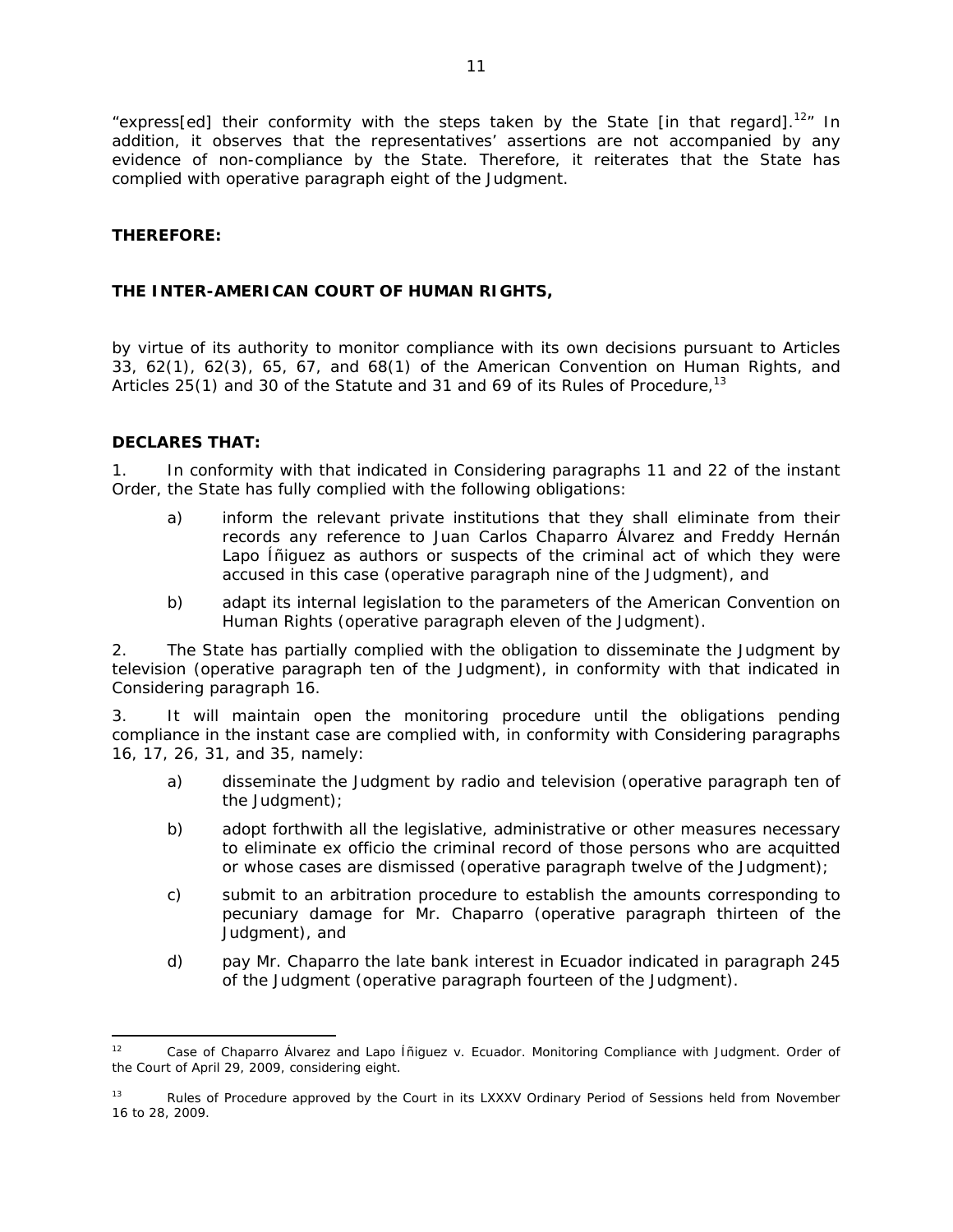### **AND DECIDES:**

1. To require the State to adopt all measures necessary to effectively and promptly comply with the obligations pending compliance ordered by the Court in the Judgment on merits, reparations, and costs of November 21, 2007, in conformity with that stipulated in Article 68(1) of the American Convention on Human Rights.

2. Request the State to submit to the Inter-American Court, as of August 19, 2010, at the latest, a detailed and thorough report indicating all of the measures adopted to comply with the reparations ordered by the Court that are still pending compliance, in conformity with that indicated in Considering paragraphs 16,17, 26, 31, and 35.

3. Request the representatives and Mr. Lapo Íñiguez to submit their observations on the State's report mentioned in the operative paragraph above within four weeks as of the date of receipt of this report.

4. Request the Inter-American Commission to submit its observations on the report mentioned in operative paragraph two within six weeks of submission of said report.

5. Continue monitoring the items pending compliance from the Judgment on preliminary objections, merits, reparations, and costs of November 21, 2007.

6. Require the Secretariat to notify the instant Order to the State, the Inter-American Commission, and the representatives of Mr. Chaparro Álvarez, and Mr. Lapo Íñiguez.